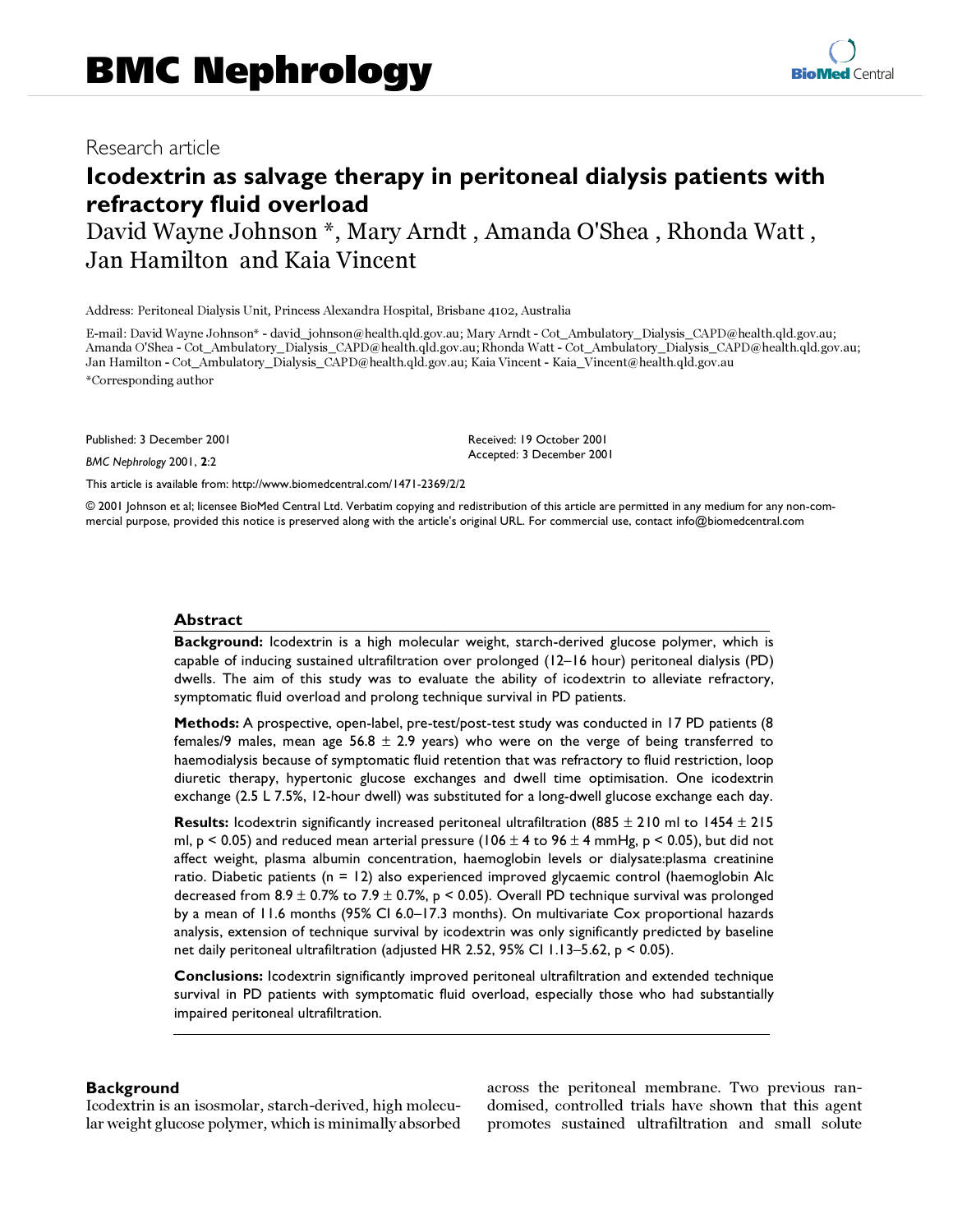clearances equivalent to that achieved with hypertonic (3.86%/4.25%) glucose exchanges [\[1](#page-5-0)[,2](#page-5-1)]. Moreover, in subjects with higher peritoneal membrane transport characteristics, icodextrin appears to achieve superior fluid removal compared with glucose-based dialysates [[3](#page-5-2),[4](#page-5-3)]. Ultrafiltration is produced by colloidal, rather than crystalline, osmotic pressure and is sustained over prolonged (12 to 16 hour) dwells [\[5](#page-5-4)]. There is also emerging evidence that this isosmolar solution may be less damaging to the peritoneal membrane than glucose-based dialysates [\[6\]](#page-5-5).

Two small, retrospective studies in CAPD patients [[7\]](#page-5-6)[\[8\]](#page-5-7)have suggested that substitution of icodextrin for a long-dwell glucose exchange may result in respective extensions of technique survival by median values of approximately 8 months [\[7](#page-5-6)] and 22 months [\[8](#page-5-7)]. However, these studies were potentially limited by recall bias and by the lack of a clear definition of "ultrafiltration failure," thereby introducing uncertainty as to the true extent of PD prolongation. Furthermore, neither of these studies attempted to examine which patient characteristics predicted a satisfactory ultrafiltration response to icodextrin and subsequent enhancement of technique survival. The aim of the present study was to prospectively evaluate the ability of icodextrin to alleviate fluid overload and extend technique survival in PD patients on the verge of being transferred to haemodialysis because of refractory, symptomatic fluid retention. Subsequent analyses were also performed to determine which patients were most likely to respond to icodextrin therapy.



#### <span id="page-1-0"></span>**Figure 1**

Kaplan-Meier technique survival curve in 17 fluid-overloaded PD patients following commencement of icodextrin.

# **Methods**

*Patients*

All patients over the age of 18 years who were receiving PD at the Princess Alexandra Hospital between 30 January 1999 and 31 May 2001 were included in the study if they had pulmonary or peripheral oedema that was refractory to a combination of (i) fluid restriction (≤ 800 ml/day), (ii) frusemide therapy ( $\geq$  250 mg daily), (iii) dwell time optimisation according to transport status, and, (iv) hypertonic glucose exchanges (consisting of at least one daily 4.25% exchange). All patients were considered by their treating physicians to be at the point of transfer to haemodialysis because of refractory fluid overload. CAPD patients had received a minimum of 4 exchanges and 8 litres of dialysis fluid per day. Those individuals on automated PD (APD) were treated with a continuous cycling PD (CCPD) regimen consisting of at least 12.5 L of dialysis fluid per day. Informed consent was obtained from all patients prior to their participation in the trial and the study protocol was reviewed and approved by the Princess Alexandra Hospital Research Ethics Committee.

#### *Study protocol*

The study followed a prospective, open label, pre-test/ post-test design. One 12-hour 7.5% icodextrin exchange (2.5 L Extraneal*®*, Baxter Healthcare, Castlebar, Ireland) was substituted for either one overnight (CAPD patients) or daytime (APD patients) 4.25% glucose exchange. The remaining glucose exchanges (all 2.5% glucose exchanges except for 2 patients who each had an additional 4.25% glucose exchange) were not altered at any stage. Clinical and laboratory indices of fluid retention (weight, blood pressure, serum albumin concentration, plasma sodium concentration, haemoglobin concentration), peritoneal membrane transport status (peritoneal equilibration test [\[9](#page-5-8)]) and daily net peritoneal ultrafiltration were recorded prior to, and 1 month after, commencing icodextrin. Glycated hamoglobin (HbA1c) levels were additionally measured in diabetic patients prior to, and 3 months after, commencing icodextrin. The decision regarding whether subjects remained on PD or were transferred to haemodialysis was left to the discretion of their treating nephrologist. Patients were followed at monthly intervals until the end of the study (31 May 2001), at which point data were censored.

The primary outcome measure was extension of PD technique survival, which was regarded as the time interval between commencement of icodextrin and either PD completion or study termination. Secondary outcome measures included changes in daily ultrafiltration volume, indices of fluid retention, dialysate:plasma creatinine ratio at 4 hours (D:P Cr 4 h), and HbA1c during the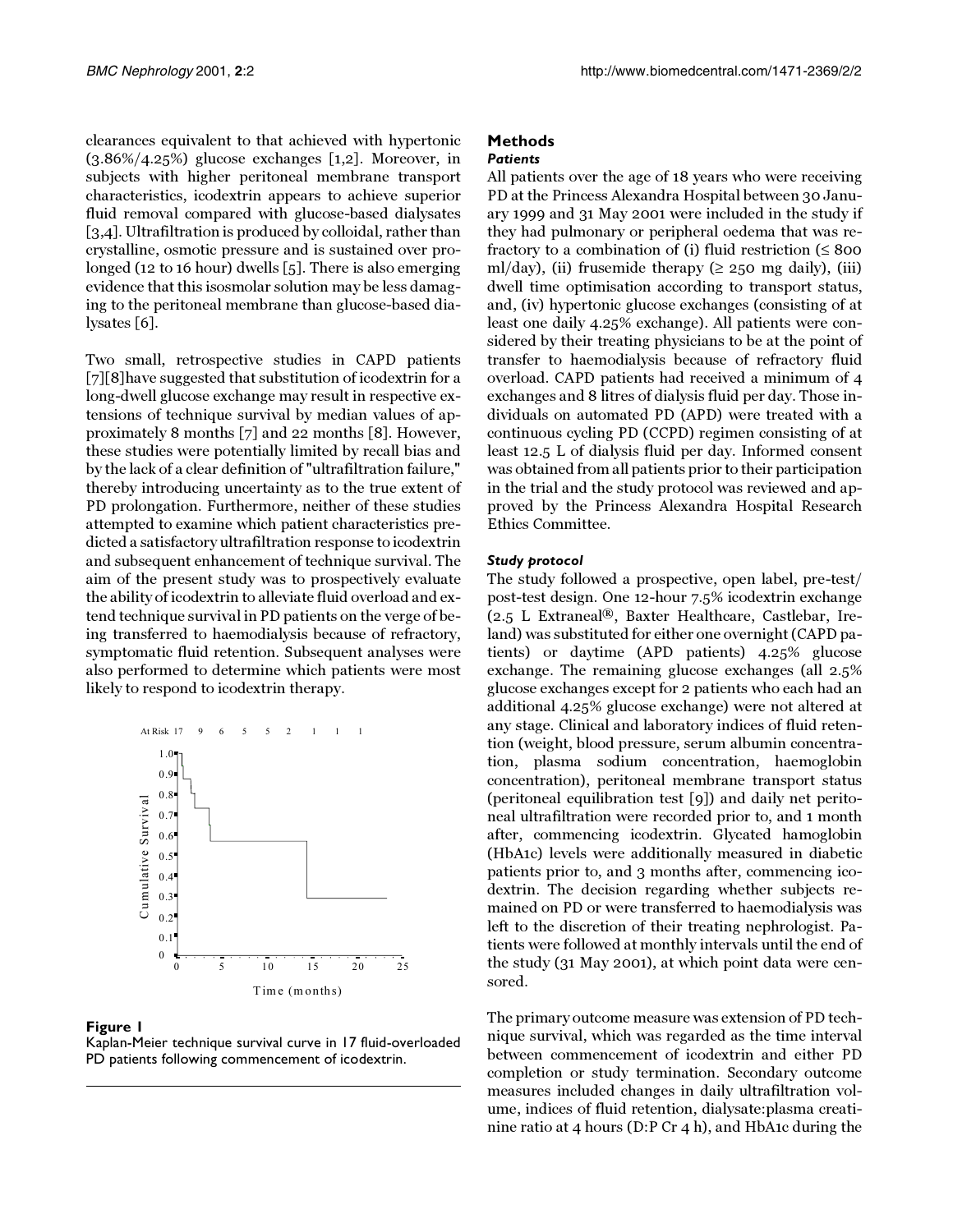initial month (or 3 months for HbA1c) of icodextrin therapy.

#### *Statistical analysis*

Normality of data was evaluated by the Kolmogorov-Smirnov test with Lilliefor's correction. Results are expressed as mean ± standard error (SEM) for continuous parametric data, median (interquartile range) for continuous non-parametric data, and frequencies and percentages for categorical data. PD technique survival curves, survival probabilities and estimated mean survival times were generated according to the Kaplan-Meier method. Data were not censored for death. Differences in the survival curves between the subgroups were evaluated using the log rank test. In order to ascertain the patient characteristics that independently predicted extension of PD technique survival, a multivariate Cox proportional hazards model regression analysis was subsequently performed, which included age, gender, racial status, diabetes, ultrafiltration and high transporter status as covariates. A backward elimination procedure was carried out with removal testing based on the probability of the Wald statistic until the most parsimonious model was identified. Adjusted survival curves were estimated using the Cox average covariate method, which calculates predicted survival probabilities at the mean levels of the covariates. Pre- and post-icodextrin changes in the secondary outcome measures of daily ultrafiltration volume, fluid retention indices, D:P Cr 4 h and HbA1c were assessed by paired t-test or Wilcoxon signed rank tests, depending on data distribution. Data were analysed using the using the statistical software package, SPSS release version 10.0.5 (SPSS Inc., Chicago, IL). P values less than 0.05 were considered significant.

## **Results**

#### *Patient characteristics*

#### *Extension of PD technique survival*

<span id="page-2-0"></span>Substitution of an icodextrin exchange for a glucose exchange was associated with a significant prolongation of technique survival (mean 11.6 months, 95% CI 6.0–17.3 months) in patients who were otherwise about to be transferred to haemodialysis for refractory, symptomatic fluid overload (Fig. [1](#page-1-0)). The causes of technique failure included fluid overload  $(n = 4)$ , peritonitis  $(n = 1)$  and death (peritonitis  $n = 1$ , acute myocardial infarction  $n =$ 1). No individuals underwent renal transplantation. Patients who had low daily ultrafiltration, defined as a net daily ultrafiltration of less than 1 L [[10](#page-5-9)], remained on PD for a considerably longer time period following icodextrin administration than those who had normal daily ultrafiltration (Fig. [2\)](#page-3-0). Using a multivariate Cox proportional hazards model analysis, baseline daily ultrafiltration (L/day) was the only independent predictor of technique survival on icodextrin (adjusted hazard ratio 2.52, 95% CI 1.13–5.62, p < 0.05). Extension of time on PD was not significantly associated with age, gender, ethnicity, diabetes mellitus or high transporter status.

#### **Table 1: Baseline patient characteristics. Results are presented as mean** ± **SEM, percentage or median (range), depending on data type.**

| Characteristic           | Value          |
|--------------------------|----------------|
| Demographic              |                |
| Age (years)              | $56.8 \pm 2.9$ |
| Male                     | 9(53%)         |
| Caucasian                | 9(53%)         |
| Weight (kg)              | $80.8 \pm 4.3$ |
| <b>Diabetes Mellitus</b> | 12(71%)        |
| Ischaemic Heart Disease  | 12(71%)        |

#### **Dialysis**

| Dialysis Duration (months)                 | $18.6 \pm 3.5$ |
|--------------------------------------------|----------------|
| <b>APD</b>                                 | 5(29%)         |
| Prescribed Dialysate Volume (L/day)        | $12(8-21)$     |
| Ultrafiltration (mL/day)                   | $855 \pm 210$  |
| Residual Renal Creatinine Clearance (L/wk) | $17.1 \pm 5.1$ |
| Transport Status (H / HA / LA / L)         | 18%/71%/12%/0% |

#### **ESRF Cause**

| Diabetic Nephropathy         | 11(65%) |
|------------------------------|---------|
| Chronic Glomerulonephritis   | 2(12%)  |
| Diffuse Cortical Necrosis    | 1(6%)   |
| Renovascular Nephrosclerosis | 1(6%)   |
| Systemic Lupus Erythematosus | 1(6%)   |
| <b>Bladder Cancer</b>        | 1(6%)   |
|                              |         |

#### *Effect of icodextrin on ultrafiltration, fluid status indices and glycaemic control*

Prescription of icodextrin for 1 month resulted in a significant 599 ml increase in mean daily ultrafiltration rate and a 10 mmHg reduction in mean arterial pressure (Ta-ble [2](#page-2-0)). Patient weight decreased from  $80.8 \pm 4.3$  to 79.6  $\pm$  4.2 kg, but the difference did not achieve statistical significance (p = 0.14). No significant changes were observed in haemoglobin levels or serum concentrations of sodium, chloride, osmolality, urea, creatinine and glucose.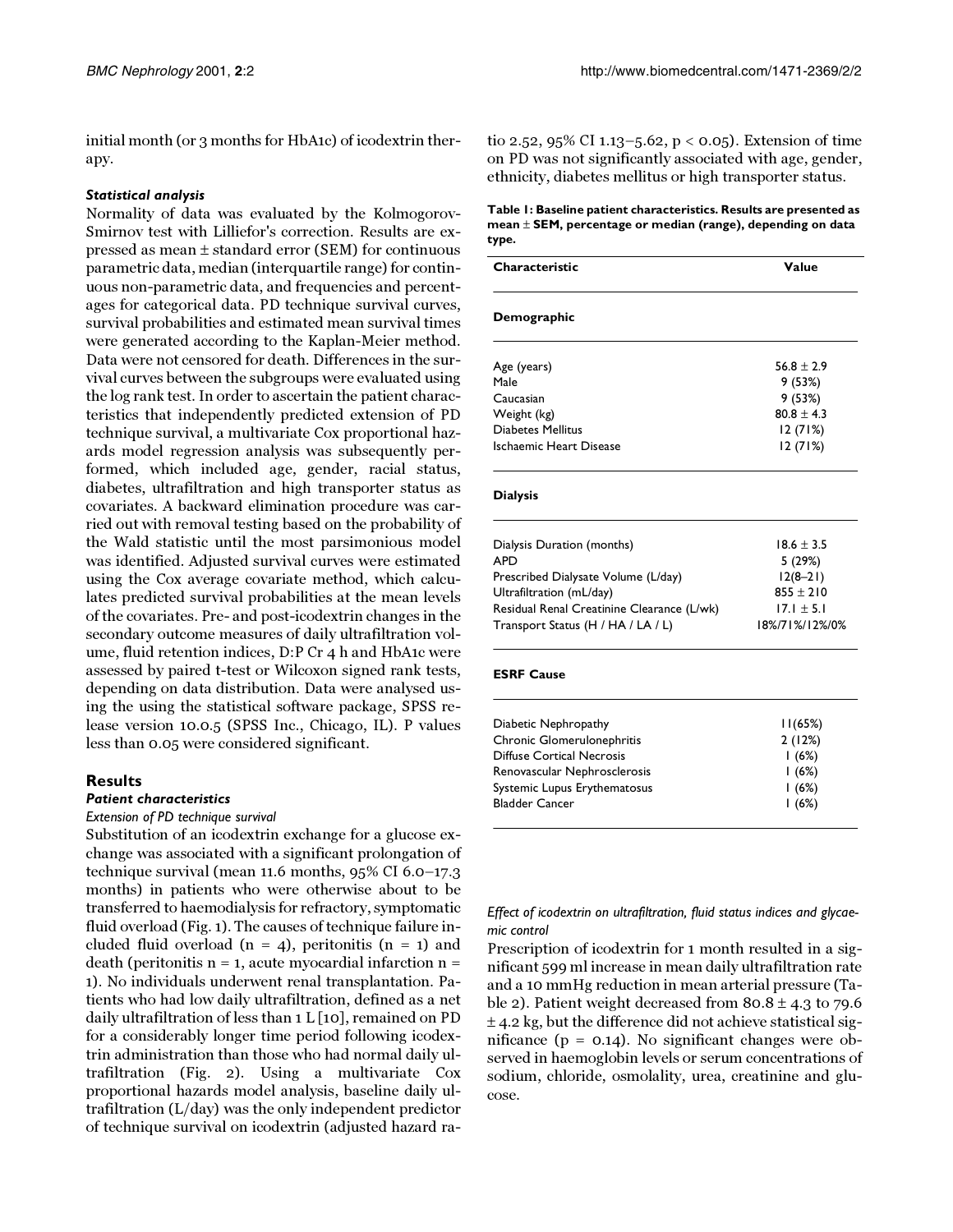**Table 2: Effect of prescription of icodextrin for 1 month on ultrafiltration, fluid retention indices and selected biochemical parameters in 17 PD patients with refractory fluid overload. \* p < 0.05 versus baseline**

| Parameter                      | <b>Baseline</b> | I month Post-Ico-<br>dextrin |
|--------------------------------|-----------------|------------------------------|
| Net daily ultrafiltration (ml) | $855 + 210$     | $1454 \pm 215$ <sup>*</sup>  |
| Mean arterial pressure (mmHg)  | $106 \pm 4$     | $96 \pm 4^*$                 |
| Weight (kg)                    | $80.8 \pm 4.3$  | $79.6 \pm 4.2$               |
| Haemoglobin (g/L)              | $107 \pm 3$     | $104 \pm 4$                  |
| Serum albumin (g/L)            | $33.6 \pm 1.0$  | $32.1 \pm 0.9$               |
| Serum sodium (mmol/L)          | $137 \pm 1$     | $136 \pm 1$                  |
| Serum chloride (mmol/L)        | $94 \pm 1$      | $93 \pm 1$                   |
| Serum osmolality (mOsm/kg)     | $290 \pm 3$     | $288 \pm 3$                  |
| Serum urea (mmol/L)            | $16.1 \pm 1.6$  | $16.7 \pm 2.2$               |
| Serum creatinine (mmol/L)      | $0.80 \pm 0.07$ | $0.71 \pm 0.06$              |
| Serum glucose (mmol/L)         | $9.8 \pm 1.6$   | $7.8 \pm 1.2$                |

In the 12 patients with diabetes mellitus, substitution of icodextrin for glucose in one exchange daily led to a significant fall in HbA1c from 8.9  $\pm$  0.7 to 7.9  $\pm$  0.7% (p < 0.05). Seven out of 12 patients required a reduction in insulin prescription, whilst dosages in the remaining patients were not changed.

Seventeen patients out of a total PD population of 263 met the inclusion criteria for the study during the 28 month recruitment period. Their characteristics are shown in Table [1.](#page-2-0) Compared with the general PD population at the Princess Alexandra Hospital, patients with refractory, symptomatic fluid overload had significantly higher weights (80.8  $\pm$  4.3 versus 72.5  $\pm$  1.5 kg, p < 0.05), lower daily net ultrafiltration rates  $(855 \pm 210 \text{ versus}$ 1310  $\pm$  100 ml, p < 0.05) and greater frequencies of diabetes mellitus (71% versus 26%,  $p < 0.001$ ), ischaemic heart disease (71% versus  $37\%$ , p = 0.01) and either high or high-average peritoneal transport characteristics (89% versus 58%,  $p < 0.05$ ). All 17 eligible subjects agreed to participate in the study and none were lost to follow-up. The total follow-up time on icodextrin was 98.7 patient-months.

#### *Adverse effects*

Icodextrin therapy was not associated with a significant alteration in D:P Cr 4 h (pre-icodextrin  $0.72 \pm 0.05$  versus post-icodextrin 0.74  $\pm$  0.05, p = 0.55). Peritonitis rates following the institution of icodextrin were also not significantly different from antecedent rates (pre-icodextrin 0.20 versus post-icodextrin 0.21 episodes per patient-year,  $p = 1.00$ . No skin rashes or other adverse effects were observed.



#### <span id="page-3-0"></span>**Figure 2**

Relataive effects of low daily ultrafiltration (LDUF, peritoneal ultrafiltration < 1000 mL/day) and normal daily ultrafiltration (NDUF) on icodextrin technique survival (log rank 7.2, p < 0.01).

#### **Discussion**

The results of the present study suggest that icodextrin may play a useful role in alleviating symptomatic fluid overload and extending technique survival in patients who have failed PD because of intractable hypervolaemia. Within the first month of substituting one icodextrin exchange for a glucose exchange, net daily peritoneal ultrafiltration was increased by nearly 600 ml and mean arterial pressure fell back towards normotensive levels by an average of 10 mmHg. The degree of symptomatic improvement obtained was sufficient to prolong time on PD by an average of 1 year.

These results support the previous findings of an analysis by Peers et al [\[7](#page-5-6)] of 56 ultrafiltration failure patients entered into a compassionate-use programme, in which icodextrin therapy extended median technique survival by approximately 8 months. Based on the cost differential between icodextrin-based PD and in-centre haemodialysis, this translated into a saving of approximately £1500 per year of extended PD life. A subsequent report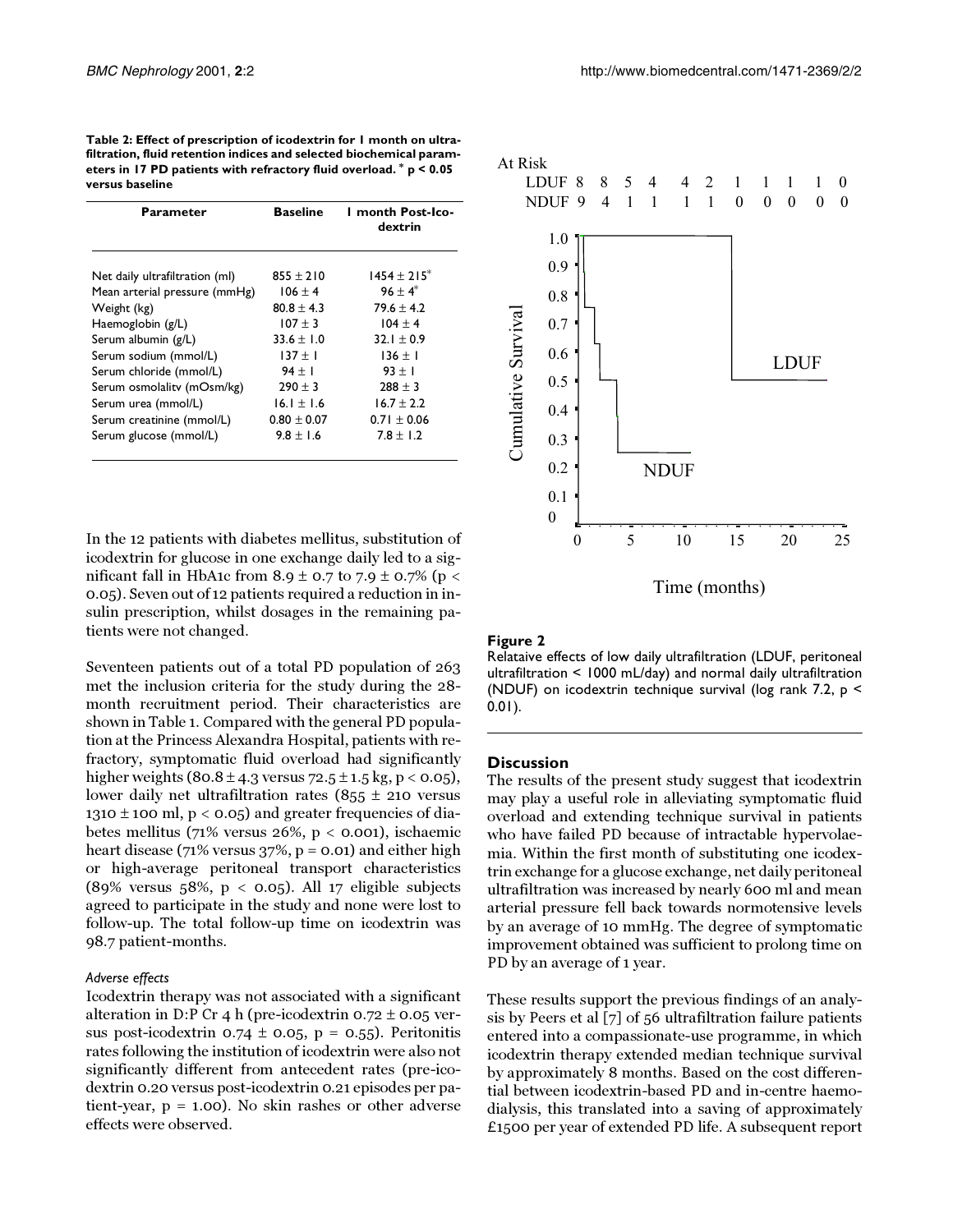by Wilkie and colleagues [[8](#page-5-7)] similarly demonstrated that icodextrin extended median PD technique survival by 22 months in 33 patients with ultrafiltration failure. However, both of these retrospective studies were significantly limited by the fact that there had been no a priori welldefined indications or protocols for icodextrin administration. Thus, the true degree of prolongation of PD technique survival was uncertain. Moreover, the univariate survival analysis performed by Wilkie and associates [[8](#page-5-7)] was censored for mortality, even though it is conceivable that fluid overload potentially contributed to some or all of the 8 deaths that occurred in the study. Both of these limitations were addressed in the present study by not censoring PD technique survival for patient death and by prospectively and precisely defining refractory, symptomatic fluid overload as a study inclusion criterion.

The extension of PD life in our study appears to have been related to a substantial increase in peritoneal fluid removal and was most marked in those patients who had poor initial daily ultrafiltration (<1 L/day). For each additional litre/day of peritoneal ultrafiltration prior to icodextrin commencement, the adjusted risk of subsequent early technique failure was increased by approximately 150%. These results are supported by Imholz et al [[11\]](#page-5-10), who demonstrated that icodextrin promoted a greater net ultrafiltration in 5 CAPD patients with low ultrafiltration than those with normal ultrafiltration (918  $\pm$  85 vs  $657 \pm 104$  ml, respectively, p = 0.06).

In keeping with previous studies of patients with refractory fluid overload [\[12](#page-5-11)[–14\]](#page-5-12), most (89%) of the patients in this investigation were high or high-average transporters. Their generally favourable response to icodextrin is consistent with the reported observation in stable peritoneal dialysis patients that the mass transfer area coefficient of creatinine was positively correlated with transcapillary ultrafiltration induced by icodextrin, but not glucose dialysate [\[3](#page-5-2)]. Similarly, Woodrow et al [\[4](#page-5-3)] noted in euvolaemic CCPD patients that the difference in daytime ultrafiltration between icodextrin and 3.86% glucose was positively correlated with the dialysate:plasma creatinine ratio, suggesting that icodextrin achieves superior fluid removal compared with glucose-based dialysates in subjects with higher peritoneal membrane transport characteristics. Such a correlation was unable to be demonstrated in our patients with symptomatic fluid overload, possibly because of the great preponderance of high and high-average transporters and the consequent narrowing of the range of dialysate:plasma creatinine ratios.

Inadequate ultrafiltration contributes directly to 8% of PD technique failure in Australia and New Zealand [\[15](#page-5-13)] and probably indirectly to an even larger number of pa-

tients. The risk of ultrafiltration failure increases progressively with time on dialysis and has been reported to be as high as 31% by 6 years [\[12](#page-5-11)]. It is possible to extend time on PD to a limited extent by increasing the number of hypertonic (3.86%/4.25%) glucose exchanges, but this is believed to cause further peritoneal damage [\[16](#page-5-14)]. Icodextrin on the other hand, has been shown to promote equivalent or superior ultrafiltration to glucose PD solutions, whilst avoiding the local and systemic sequelae of peritoneal glucose exposure [[1](#page-5-0),[2](#page-5-1),[6](#page-5-5)[,17](#page-5-15)[–19](#page-5-16)]. The improvement in peritoneal ultrafiltration per gram of carbohydrate absorbed seen with icodextrin may be particularly advantageous to diabetic PD patients, who have an increased risk of type I ultrafiltration failure [[20](#page-5-17)[–24](#page-5-18)] and who frequently experience destabilisation of their glycaemic control following the use of hypertonic glucose dialysis solutions. Our study indicated that exchanging icodextrin for glucose dialysate resulted in a reduction in both insulin requirements and HbA1c levels in hypervolaemic diabetic PD patients. This issue has not been previously formally evaluated in icodextrin trials.

One of the weaknesses of our study is the lack of a parallel control group, which makes it difficult to be precise about the degree of extra PD time that was afforded by commencing icodextrin therapy. However, there clearly was a pronounced extension of PD technique survival in this well-defined group of patients with refractory fluid overload who had failed glucose-based dialysis. The important question that remains unanswered by this study is whether patient outcomes are optimised by giving such individuals a trial of icodextrin therapy or immediately transferring them to haemodialysis.

# **Conclusions**

Icodextrin can significantly augment peritoneal ultrafiltration, alleviate fluid overload, improve diabetic glycaemic control and extend technique survival in PD patients with refractory, symptomatic fluid overload. Those individuals with low net daily ultrafiltration volumes  $(< 1$  L/ day) appear to be more likely to derive benefit from incorporation of icodextrin into their PD regimens than patients with higher ultrafiltration volumes.

# **List of abbreviations**

APD Automated peritoneal dialysis

CAPD Continuous ambulatory peritoneal dialysis

CCPD Continuous cycling peritoneal dialysis

D:P Cr 4 h Dialysate:plasma creatinine ratio at 4 hours

HbA1c Glycated haemoglobin